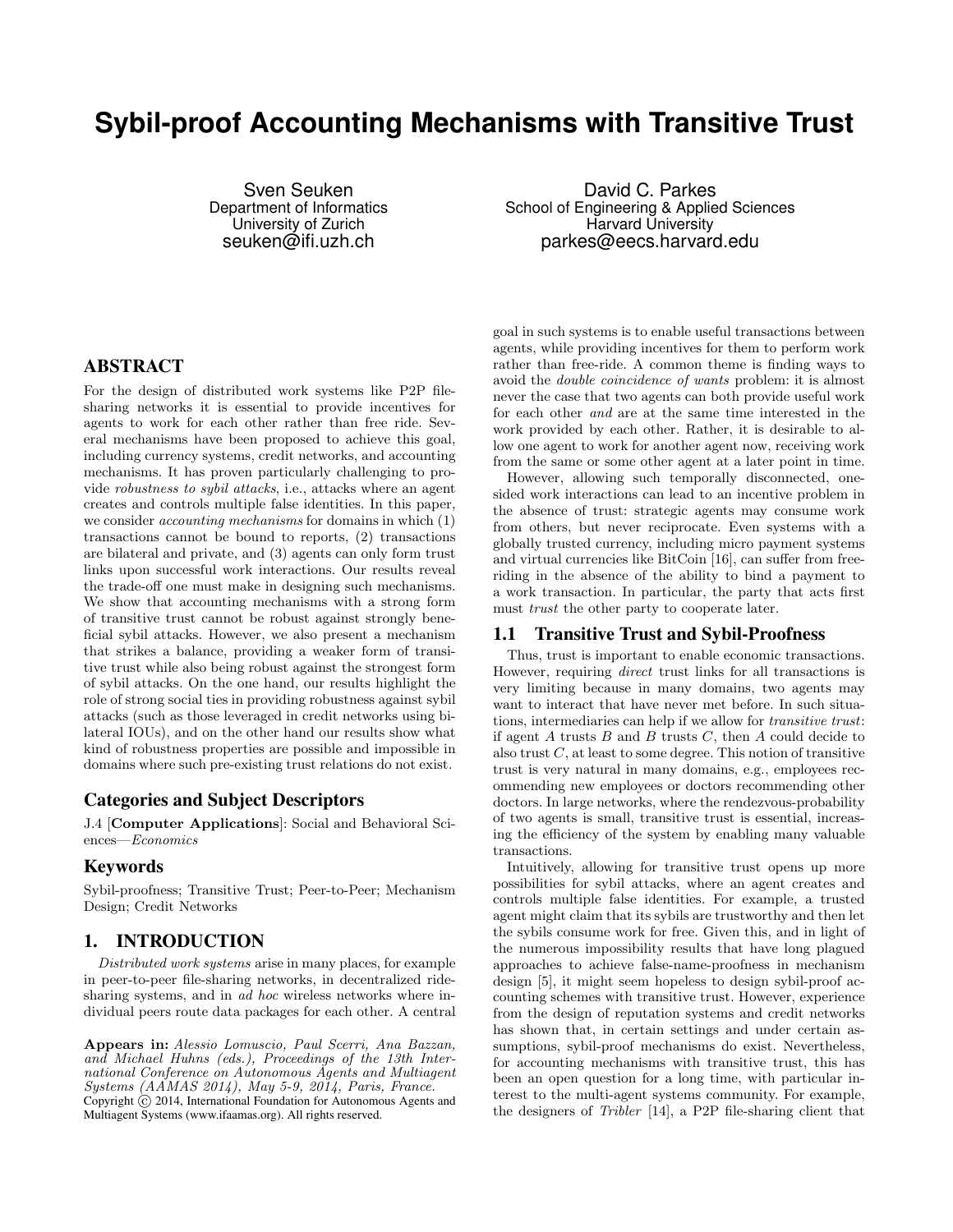uses transitive trust, have already tried to design sybil-proof accounting mechanisms as early as 2007. Our paper now reveals the difficulty of this problem: simultaneously satisfying strong transitive trust and strong sybil-proofness is impossible, and we show where trade-offs must be made.

# 1.2 Problem Set-Up

We consider a distributed work system of  $n$  agents, each capable of doing work for each other. All agents provide the same quality of work, quantifiable in the same units. Performing work is costly and thus, all else equal, agents prefer to free ride rather than work. Work interactions are bilateral and private, i.e., no outside agent can observe or monitor an interaction. There are no binding contracts, and work and "payments" for work cannot be made simultaneously.

Periodically, each agent receives requests from some set of agents for a work contribution. Agents have no a priori preference in working for one agent over another. In particular, there are no pre-existing trust relationships between agents; trust links are only formed after one agent performs work for another. A direct trust link of weight  $w$  from  $A$  to  $B$  only means that in the future, A will give preferential treatment to  $B$  over other agents with scores less than  $w$ . If an agent has no trust links yet, it performs work for a random agent requesting work. An alternative way of bootstrapping the trust links is via simultaneous exchanges of small pieces of work (e.g., sharing file fragments in BitTorrent).

We assume a trusted center, and at any time, agents can make voluntary (and perhaps untruthful) reports to the center about work contributed and consumed in transactions involving themselves. Yet, there is no way to bind a report to the work contribution itself. At any time, an agent can query the center for all reports that have been made by all agents. Each agent has a unique identity, but for a tiny cost  $\varepsilon > 0$ , an agent can generate sybils.<sup>1</sup>

In our own prior work [21], we have formalized *accounting* mechanisms, which tally work performed and consumed, and compute a score that approximates an agent's net contributions. For this paper, we also use this accounting mechanism framework.

## 1.3 Overview of Results

The focus of this paper is a theoretical inquiry into the design of sybil-proof accounting mechanisms with transitive trust. We introduce a set of natural properties, and show which combinations of properties lead to impossibility results, and which combinations are possible. Our analysis reveals the necessary trade-off one must make between different notions of transitive trust and sybil-proofness in designing accounting mechanisms. Informally stated, and under some natural assumptions, our main results are as follows:

1. Every accounting mechanism that satisfies strong transitive trust is vulnerable to strongly beneficial sybil attacks.



Figure 1: A subjective work graph from agent  $i$ 's perspective. Edges where  $i$  has direct information only have one weight. Other edges can have two weights, corresponding to the possibly conflicting reports of the two agents involved.

- 2. If we relax this to a weaker form of transitive trust, then there exists an accounting mechanism that is robust to the strong kinds of sybil attacks.
- 3. However, as long as we require even a weak form of transitive trust, every accounting mechanism is still vulnerable to a weak kind of sybil attack.

By showing which properties of accounting mechanisms are inherently incompatible, we provide guidance for future research to focus on the optimal trade-off between different properties.

#### 2. FORMAL MODEL

The work performed by all agents in the distributed work system is captured by a work graph:

DEFINITION 1. (Work Graph) A work graph  $G =$  $(V, E, w)$  has vertices  $V = \{1, \ldots, n\}$ , one for each agent, and directed edges  $(i, j) \in E$ , for  $i, j \in V$ , corresponding to work performed by i for j, with weight  $w(i, j) \in \mathbb{R}_{\geq 0}$  denoting the number of units of work.

We use  $e \in E$  when referring to a generic edge, and  $(i, j) \in E$ when referring to the specific edge from  $i$  to  $j$ . The true work graph may be unknown to the agents who only have direct information about their own participation:

DEFINITION 2. (Agent Information) Each agent  $i \in V$ keeps a private history  $(w_i(i, j), w_i(j, i))$  of its interactions with other agents  $j \in V$ , where  $w_i(i, j)$  and  $w_i(j, i)$  are the work performed for j and received from j respectively.

Based on its own experiences and reports from others, agent  $i$  can construct a subjective work graph (see Figure 1). Let  $w_i^j(j,k), w_i^k(j,k) \in \mathbb{R}_{\geq 0}$  denote the edge weight, as reported by agent  $j$  and agent  $k$  respectively.

DEFINITION 3. (Subjective Work) A subjective work graph from agent i's perspective,  $G_i = (V_i, E_i, w_i)$ , is a set of vertices  $V_i \subseteq V$  and directed edges  $E_i$ . Each edge  $(j, k) \in E_i$ for which  $i \notin \{j, k\}$ , is labeled with one, or both, of weights  $\big( w_i^j(j,k), w_i^k(j,k) \big)$  as known to  $i.$  For edges  $(i,j)$  and  $(j,i)$  the associated weight is  $w_i^i(i, j) = w(i, j)$  and  $w_i^i(j, i) = w(j, i)$ respectively.

We assume that the weights  $w$  are shared through voluntary reports to a central server, while still maintaining the core assumption of no central monitoring and no independent verification of reports. Thus, the edge weights  $w_i^j(j, k)$  and  $w_i^k(j, k)$  need not be truthful reports about  $w(j, k)$ . The assumption that the center cannot verify reports is motivated in two ways: first, some P2P systems (like Tribler) are serverless, such that "verification" is impossible. Second, even if a

<sup>&</sup>lt;sup>1</sup>In practice, sybils are generally costly to produce, for example because their creation involves solving CAPTCHAS to create new accounts, or because it requires the acquisition of multiple IP addresses. If the cost for creating sybils were zero, an agent could create an infinite number of sybils and exploit the bootstrapping process by consuming tiny pieces of work and then disappearing.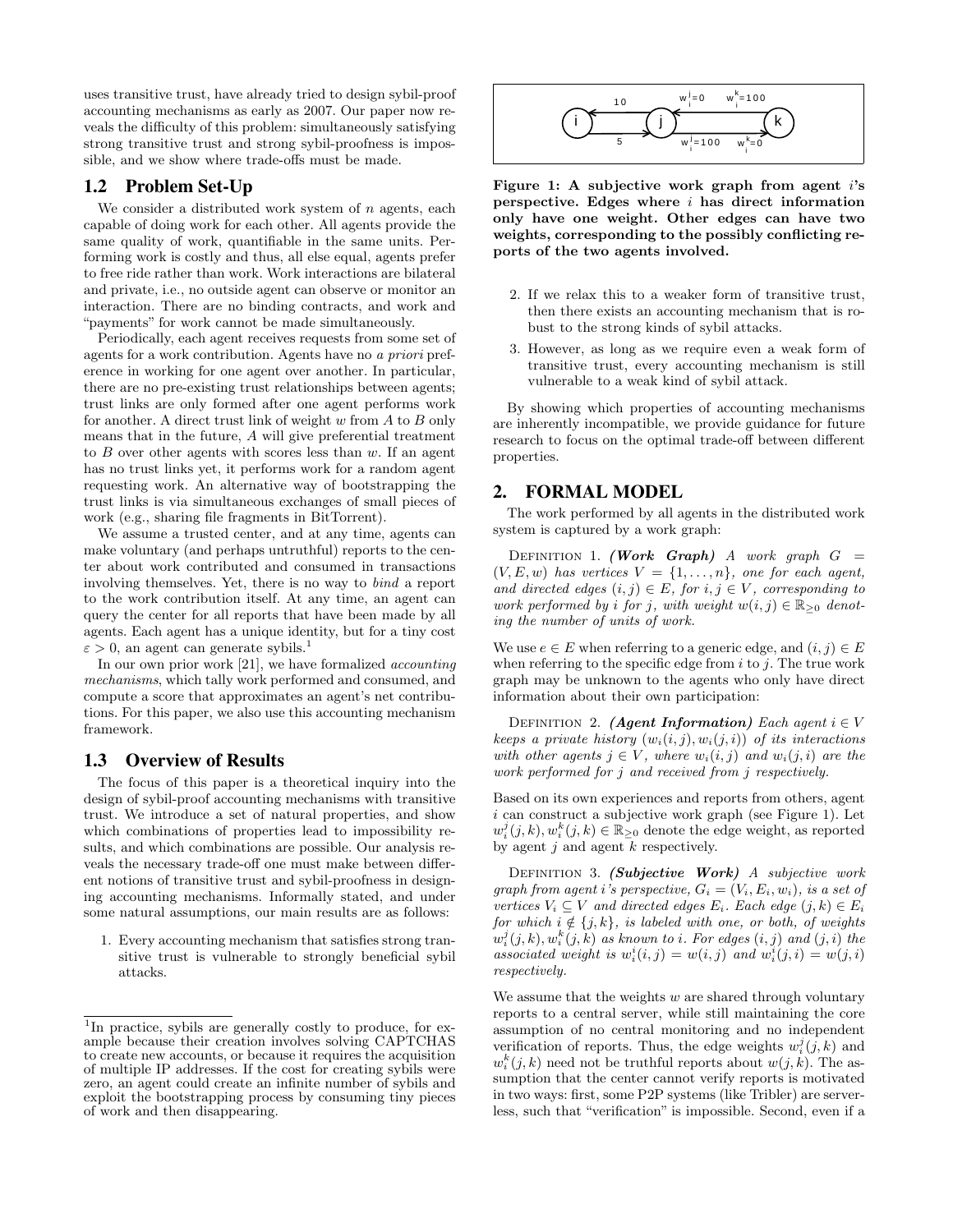server were used, it could receive conflicting reports from two agents, and we are not aware of any mechanism that could determine which agent is lying.

Periodically, an agent can receive a work request by a set of agents, which induces a choice set:

DEFINITION 4. (Choice Set) We let  $C_i \subseteq V \setminus \{i\}$  denote the choice set for agent i, i.e., the set of agents that are currently interested in receiving some work from i.

An accounting mechanism computes a *score* for each j in choice set  $C_i$ , given the information contained in the subjective work graph.

DEFINITION 5. (Accounting Mechanism) Accounting mechanism  $M$  takes as input a subjective work graph  $G_i$ , a choice set  $C_i$ , and determines the score  $S_j^M(G_i, C_i) \in \mathbb{R}$ , for any agent  $j \in C_i$ , as viewed by agent i.

Throughout this paper we assume that the center runs the accounting mechanism and computes the scores. Nevertheless, the computation still uses each agent's subjective work graph to compute the corresponding scores.

We now introduce two natural assumptions that all accounting mechanisms must satisfy, and which will be essential for our impossibility results. First, we require that the scores do not depend on disconnected agents, i.e., adding or removing agents with no amount of work consumed or performed does not change the scores of other agents.

ASSUMPTION 1. (Independence of Disconnected Agents (IDA)) Accounting mechanism M satisfies independence of disconnected agents if, for any subjective work graph  $G_i = (V_i, E_i, w_i)$  and any choice set  $C_i$ , for any  $k \in V_i$  for which there does not exist an edge in  $E_i$  or for which all edges in  $E_i$  have zero weight, where  $G'_i$  denotes the graph where node k has been removed, the following holds:

$$
\forall j \in V'_i : S_j^M(G_i, C_i) = S_j^M(G'_i, C'_i).
$$

The next assumption requires that a priori, the accounting mechanism does not put more or less trust into any agent, i.e., we only consider mechanisms that, for any renaming of the agents in the network, return the same scores.

ASSUMPTION 2.  $(Anonymity (ANON))$  Accounting mechanism M satisfies anonymity if for any subjective work graph  $G_i = (V_i, E_i, w_i)$  and choice set  $C_i$ , and graph isomorphism f such that  $G'_i = f(G_i)$ ,  $C'_i = f(C_i)$  and  $f(i) = i$ :

$$
\forall j \in V_i \setminus \{i\} : S_j^M(G_i, C_i) = S_{f(j)}^M(G_i', C_i').
$$

M

Once the accounting mechanism has computed a score for each agent in the choice set, an agent uses its allocation policy to decide to whom to allocate work to (see Figure 2). Intuitively, we would expect that under any reasonable allocation policy the probability of an agent being allocated weakly increases if its score increases. Many different allocation policies are conceivable, including proportional allocation policies or threshold-based policies (see [19] for an experimental comparison of different allocation policies). To simplify the exposition, we will focus on the winner-take-all policy throughout this paper and also use it to prove our positive theoretical results.



#### Figure 2: Accounting Mechanism and Allocation Policy.

Assumption 3. (Winner-Take-All (WTA) Allocation Policy) Given  $G_i$ , choice set  $C_i$ , and accounting scores  $S_j^M(G_i, C_i)$  for each agent  $j \in C_i$ , the winner-take-all allocation policy (WTA) selects the agent with the highest score,  $(i.e., A(S^M(G_i, C_i)) = \arg \max_{k \in C_i} S_k^M(G_i, C_i), \text{ breaking}$ ties at random, to receive one unit of work from i.

Note that using the winner-take-all allocation policy, agents give preferential treatment to agents that have a high score. Thus, after a while, free-riders will not receive work anymore and have an incentive to perform work.

#### 3. THE DROP-EDGE MECHANISM

We now present the first example of an actual accounting mechanism, adopted from [21]:

DEFINITION 6. (Drop-Edge Mechanism) Given subjective work graph  $G_i$  and choice set  $C_i$ , construct the modified graph  $G_i^D = (V_i, E_i, w_i^D)$  with the  $w_i^D$  defined as:

$$
\forall (j,k)|i \in \{j,k\} : w_i^D(j,k) = w_i^i(j,k)
$$
  

$$
\forall (j,k)|j,k \in C_i : w_i^D(j,k) = 0
$$
  

$$
\forall (j,k)|j,k \in C_i, j \neq C_j, P(i,k) = k(i,k)
$$

$$
\forall (j,k)|j \in C_i, k \notin C_i : w_i^D(j,k) = w_i^k(j,k)
$$
\n
$$
(2)
$$

$$
\forall (j,k)|k \in C_i, j \notin C_i : w_i^D(j,k) = w_i^j(j,k)
$$
\n
$$
(3)
$$

$$
\forall (j,k) | j, k \notin C_i, i \notin \{j,k\} : w_i^D(j,k) = \max\{w_i^j(j,k), w_i^k(j,k)\}.
$$

Missing reports in the max-operator are set to 0. Agent j's score is  $S_j^D(G_i, C_i) = MF_{G_i^D}(j, i) - MF_{G_i^D}(i, j)$ , where  $\textit{MF}_{G_i^D}(j,i)$  denotes the maximum flow from j to i in  $G_i^D$ .

Lines  $(1)-(3)$  implement the simple "edge-dropping" idea. Any reports received by agent i from agents in the choice set  $C_i$  are dropped in determining edge weights in modified graph  $G_i^D$ . An edge  $(j, k)$  is dropped completely if both j and  $k$  are inside  $C_i$ . See Figure 3 for an illustration.

It is easy to verify that Drop-Edge satisfies IDA (because max-flow is not affected when disconnected agents are removed) as well as ANON (because max-flow is anonymous).

PROPOSITION 1. The Drop-Edge mechanism satisfies IDA and ANON.

## 3.1 Transitive Trust

Now we want to know what notion of transitive trust the Drop-Edge mechanism provides. It turns out that Drop-Edge satisfies a very strong notion of transitive trust: once you trust agent j, you also trust all agents you are "referred" to by  $j$ .

DEFINITION 7. (Strong Transitive Trust) Accounting mechanism M satisfies strong transitive trust if, for every subjective work graph  $G_i = (V_i, E_i, w_i)$ , there exists a  $j \in V_i$ , an amount of work  $W_j$  and an amount of work  $W_k$ , such that for any set of new nodes  $K = \{k_1, ..., k_n\}$  added to  $G_i$  such that  $G'_i = (V'_i, E_i, w_i)$  with  $V'_i = V_i \cup K$ , and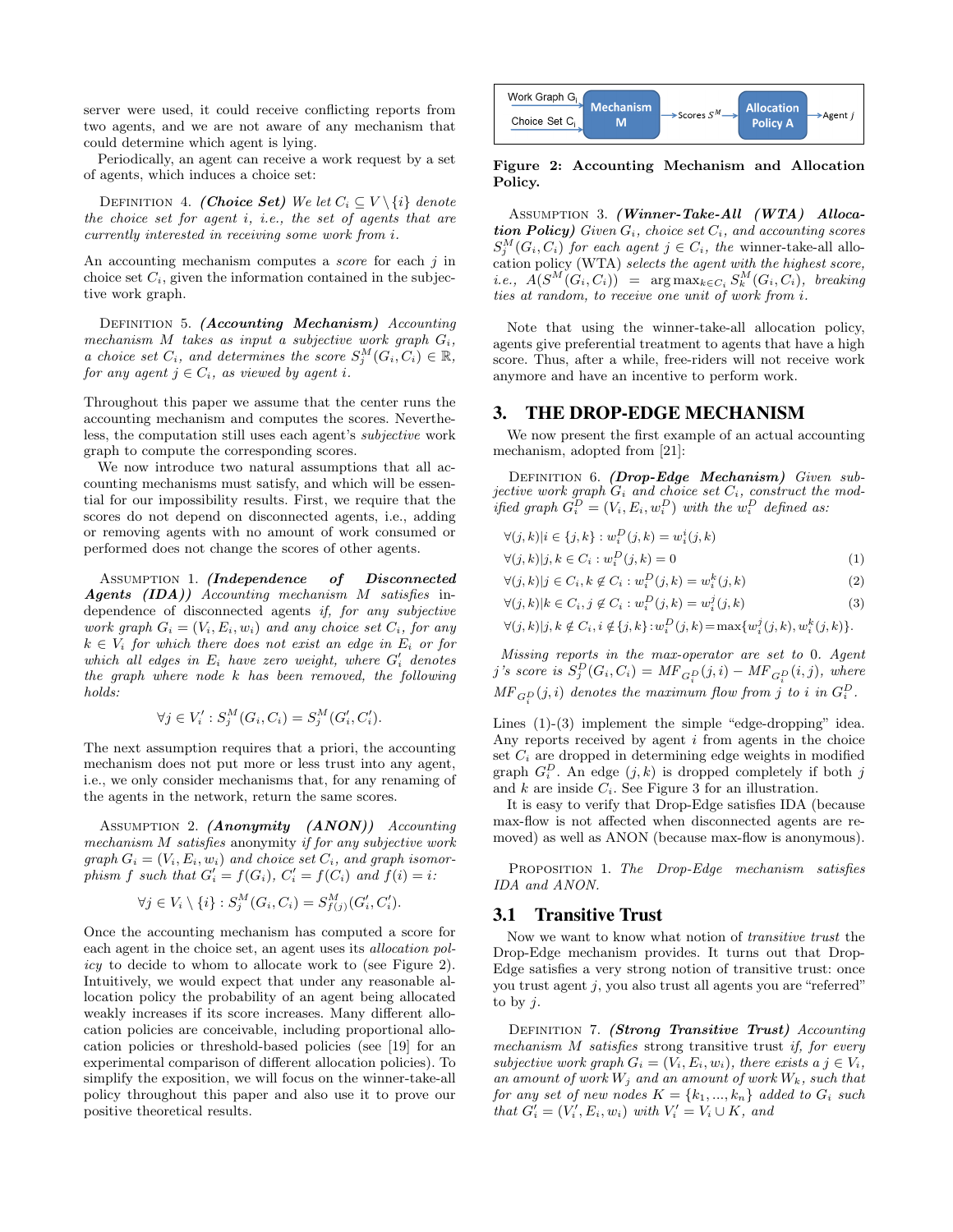

Figure 3: An illustration of the Drop-Edge mechanism from i's perspective. The choice set is  $C_i = \{k, m\}$ . (a) Agent i's subjective work graph where each edge has two weights, one from each agent who knows about that edge. (b) Agent i's subjective work graph after the Drop-Edge mechanism has been applied.

- if j performs  $W_j$  units of work for i, and
- each  $k \in K$  performs  $W_k$  units of work for j, and
- *j* makes a truthful report about the work received from each  $k \in K$ , leading to  $G_i''$ ,

then for every choice set  $C_{k_l}$  that contains  $k_l$  but neither  $j$  nor any of the other agents from  $K$ , it holds that:  $A(S^{\tilde{M}}(G''_i, C_{k_1})) = k_1$  and after  $k_1$  consumes 1 unit of work from i leading to  $G_i'''$  it holds that  $A(S^M(G_i''', C_{k_2})) = k_2$ , etc., and after  $k_{n-1}$  consumes 1 unit of work from i leading to  $G_i^{n+1}$ , it holds that  $A(S^M(G_i^{n+1}, C_{k_n})) = k_n$ .

Proposition 2. The Drop-Edge mechanism together with WTA satisfies strong transitive trust.

PROOF. Given graph  $G_i = (V_i, E_i, w_i)$ , take any  $j \in V_i$ and let  $W_i = W_k = S_{\text{max}} + 1$  where  $S_{\text{max}}$  is the maximum score any  $l \in V_i$  could get for any choice set  $C_i$ . We add a set of agents K to  $G_i$ , which does not change the scores (IDA). Now j performs  $W_j$  units of work for i and each  $k \in K$ performs  $W_k$  units of work for j, and j reports this truthfully, leading to  $G_i'$ . Using Drop-Edge, the scores for each  $k \in$ K given choice set  $C_k$  are:  $S_k^D(G'_i, C_k) = M F_{G'_i} D(k, i)$  –  $MF_{G_2^{'D}}(i,k) = S_{\text{max}} + 1$ . Thus, given choice set  $C_{k_1}$  and using the WTA allocation policy, agent  $k_1$  receives 1 unit of work from i. This changes the flow between  $k_1$  and i, but does not affect any other agent in  $K$ . Thus, we can continue this process for all  $n$  agents, each receiving 1 unit of work.  $\square$ 

#### 3.2 Misreport-Proofness

Ideally, accounting mechanisms should be robust against strategic manipulations. Otherwise, agents may try to manipulate the mechanism to gain an advantage, which can lead to suboptimal allocations of resources and reduce overall efficiency. The first class of manipulations we consider are misreports, where an agent reports false information about its work performed or consumed. In words, a mechanism is misreport-proof if reporting false work information can only worsen an agent's own score or improve the score of other agents.

DEFINITION 8. (Long-term Misreport-proof)<sup>2</sup> An accounting mechanism M satisfies long-term misreportproofness if, for any subjective work graph  $G_i$ , any choice set  $C_i$ , any agent  $j \in C_i$ , for every misreport manipulation  $m_j$ 

by  $j$ , and any set of interactions  $I$  by all agents that comes after the misreport manipulation, such that  $G_i'' = G_i \downarrow m_j \downarrow I$ , and  $G_i' = G_i \downarrow I$ , the following holds:

- $S_j^M(G_i'', C_i) \leq S_j^M(G_i', C_i)$ , and
- $S_k^M(G_i'', C_i) \geq S_k^M(G_i', C_i) \ \forall k \in C_i \setminus \{j\}.$

Note that the definition of long-term misreport-proofness does not rule out that the choice set changes over time. We only compare the scores (and use the choice set) at one point in time, namely after the manipulation and all interactions are over.

PROPOSITION 3. The Drop-Edge mechanism is long-term misreport-proof.

PROOF. In [21], we have already shown that using Drop-Edge, *j*'s reports have no direct impact on its own or other agents' scores from  $i$ 's perspective whenever  $j$  is in  $i$ 's choice set. Furthermore, j only has an indirect impact on another agent  $k$  in situations where  $k$  is inside someone's choice set and  $j$  is not. In that situation,  $j$ 's report may make a difference in the allocation decision. However, given the same set of interactions I, neither its own nor other agents' scores change when it would matter for  $j$ , which shows long-term misreport-proofness.  $\square$ 

## 3.3 Sybil Attacks

The second class of manipulations we consider are sybil manipulations, where an agent introduces sybils (fake agents) into the network to manipulate the accounting mechanism. Given subjective work graph  $G_i$ , an attacking agent can do multiple things, e.g., add sybils to the network, or make multiple false reports. We model this as happening in one step, inducing a new graph  $G_i'$ . Note that it is irrelevant how an attacker creates sybils. In our model and for our analysis, the only thing that matters is how the attack affects the subjective work graph.

DEFINITION 9. (Sybil Attack) A sybil attack by agent j is a tuple  $\sigma_j = (V_s, E_s, w_s)$  where  $V_s = \{s_{j_1}, s_{j_2}, ...\}$  is a set of sybils,  $E_s = \{(x, y) : x, y \in S \cup \{j\}\}\$ , and  $w_s$  are the edge weights for the edges in  $E_s$  (one weight per edge). Applying the sybil attack  $\sigma_i$  to agent i's subjective work graph  $G_i =$  $(V_i, E_i, w_i)$  results in a modified graph  $G_i \downarrow \sigma_j = G'_i = (V_i \cup$  $V_s, E_i \cup E_s, w'$  where  $w'(e) = w_i(e)$  for  $e \in E_i$  and  $w'(e) =$  $w_s(e)$  for  $e \in E_s$ .

We now present an example that illustrates how vulnerable the Drop-Edge mechanism is to sybil attacks, before we turn to the theoretical analysis in the next section.

 $2$ Note that we extend the definition of *misreport-proofness* from [21] to long-term misreport-proofness because sybil attacks require a more dynamic analysis.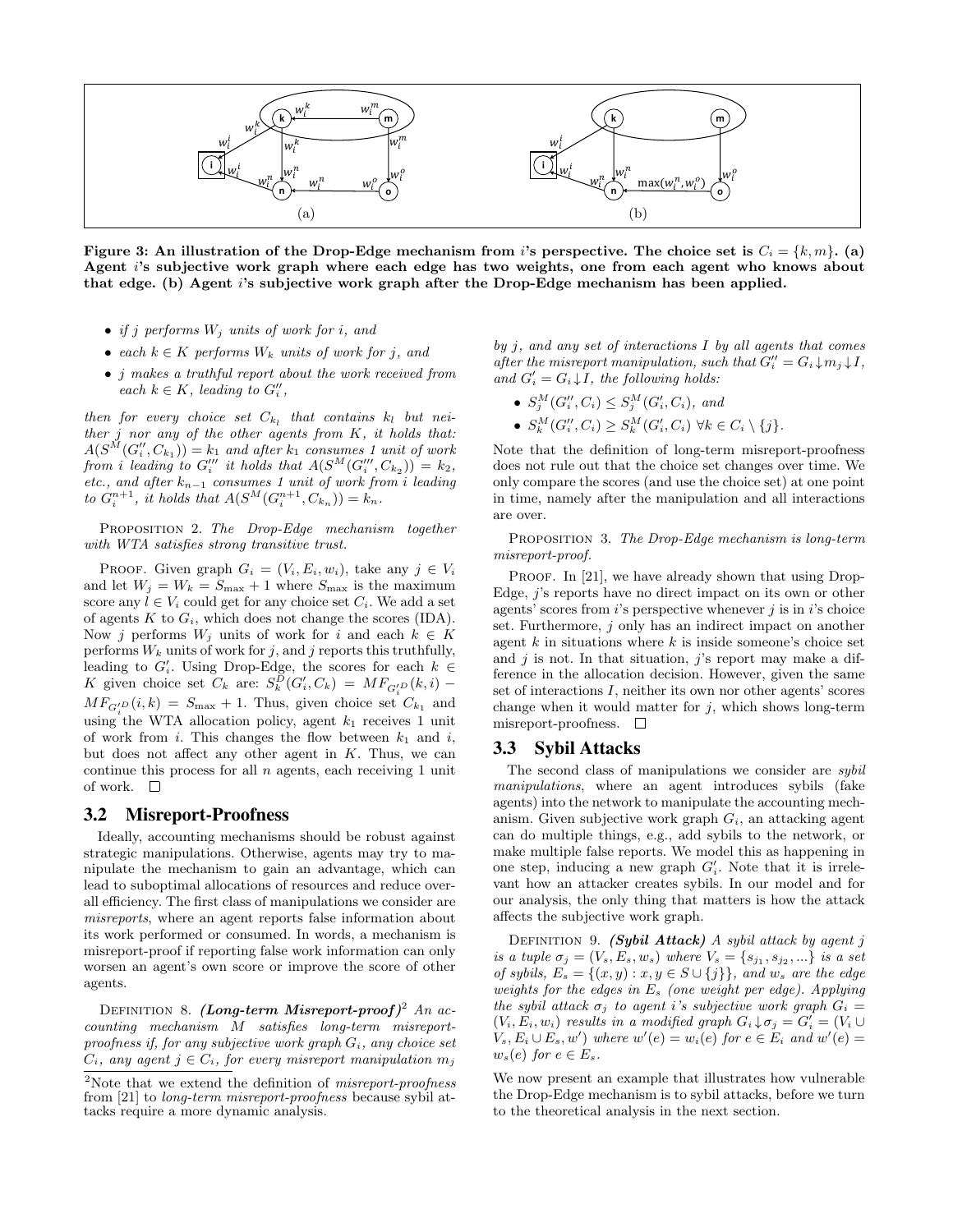

Figure 4: A sybil attack on Drop-Edge.

EXAMPLE 1. Consider Figure 4 where we present a sybil attack on the Drop-Edge mechanism. Agent j has already performed/consumed 10 units of work for/from agent i, and we assume that  $i$  now trusts  $j$ 's reports about other agents to some degree. Now, j creates 3 sybils and falsely reports to i that these sybils have performed 10 units of work for j. Assuming that this raises the sybils' scores high enough, the sybils can exploit their scores and consume work from i.

# 4. THEORETICAL ANALYSIS

In this section, we analyze whether other accounting mechanisms are more robust against sybil attacks than Drop-Edge or whether this vulnerability is unavoidable. For this analysis, we distinguish between weakly beneficial sybil attacks and strongly beneficial attacks. Note that the following definitions are purposefully written to be agnostic to the behavior of other agents in the network. Our theoretical results hold without requiring specific assumptions about their behaviors. We consider a sybil attack to be (weakly) beneficial if as a result of the manipulation, the attacking agent or one of its sybils receives some work when it previously didn't, without a negative effect on the attacking agent:

DEFINITION 10. ((Weakly) Beneficial Sybil Attack) Given accounting mechanism  $M$ , subjective work graph  $G_i$ , and choice set  $C_i$  such that  $A(S^M(G_i, C_i)) = k$ , a (weakly) beneficial sybil attack  $\sigma_j$  by agent  $j \neq k \in V_i$  such that  $G_i \downarrow \sigma_j = G'_i$  and  $C_i \downarrow \sigma_j = C'_i$ , is one where at least one of  $(1), (2),$  or  $(3),$  or combinations thereof holds:

- (1) j's score is increased so that  $A(S^M(G'_i, C'_i)) = j$ .
- (2) other agents' scores are lowered so that  $A(S^M(G_i', C_i')) = j$ .
- (3) sybil s is created with a score so that  $A(S^M(G_i', C_i')) = s$ , whereby j's score is not decreased.

Note that our definition of a sybil attack assumes that the sybil attack itself does not involve performing any work for other agents; the sybil attack only creates sybils and fake edges. However, it may be necessary for an attacker to first perform some work, to bring itself into a position where a sybil attack is beneficial. How beneficial an attack really is depends on the trade-off between the amount of work performed and the amount of work consumed:

DEFINITION 11. (Strongly Beneficial Sybil Attacks) Given accounting mechanism M and work graph  $G_i =$  $(V_i, E_i, w_i)$ , assume agent  $j \in V_i$  performs  $\omega_i$  units of work for agents in  $V_i$  to increase its score, leading to  $G_i'$ . Then i performs a sybil attack  $\sigma_j$  such that  $G_i'' = G_i' \downarrow \sigma_j$ . Let  $(\omega_j, \sigma_j)^n$  denote an n-times-repetition of this process, i.e., of performing some work and performing the sybil attack. Let  $\omega_{-}^{n}(\sigma_{j}) > 0$  denote the amount of work involved in performing the n-times repetition of this process, and let  $\omega_+^n(\sigma_j)$ denote the amount of work that agent j or any of its sybils will be able to consume as a result of the process. We call  $\sigma_j$ a strongly beneficial sybil attack if:  $\lim_{n\to\infty} \frac{\omega_+^n(\sigma_j)}{\omega_-^n(\sigma_j)} = \infty$ .

Note that the sybil attack presented in Figure 4 was actually strongly beneficial. Agent  $j$  could continue generating new sybils that can then consume work for free. We will now show that this is not unique to Drop-Edge, but that in fact all mechanisms that are long-term misreport-proof and satisfy strong transitive trust are this vulnerable to sybil attacks. The intuition for this is simple: because of strong transitive trust, an agent can create an infinite number of sybils that inherit some of the trust that other against have placed in  $j$ , and because of the misreport-proofness property, agent  $j$ cannot be penalized for making false reports about its sybils.

THEOREM 1. Every accounting mechanism that satisfies IDA, ANON, long-term misreport-proofness, and strong transitive trust, is vulnerable to strongly beneficial sybil attacks.

PROOF. Assume that accounting mechanism  $M$  satisfies the strong transitive trust property, and take any subjective work graph  $G_i$  with nodes j and  $K = \{k_1, \ldots, k_n\}$  as described in Definition 7. Let  $W_j$  and  $W_k$  be the corresponding values, such that j performs  $W_j$  units of work for i, and all agents  $k \in K$  perform  $W_k$  units of work for j. Because M is long-term misreport-proof,  $j$  is best off making a truthful report regarding the work received, leading to  $G_i'$  such that now  $A(\overline{S}^M(G_i, C_{k_1})) = k_1$  etc., as described in Definition 7. Now, assume that agent j creates n sybils  $s_1, \ldots, s_n$ , which are added to the graph, leading to  $G''_i$ . Because of the independence of disconnected agents (Assumption 1), this does not change any of the scores and thus, the result of the allocation policy also does not change. Because M is anonymous (Assumption 2), we can apply a graph isomorphism  $f$  to  $G''_i$  that only switches the labels of all nodes  $k_1, \ldots, k_n$  with  $s_1, \ldots, s_n$ , leading to  $G_i'''$  and  $C_{s_1}'$ . Thus, now  $A(S^M(G_i''', C_{s_1}')) = s_1$ , and after sybil  $s_1$  consumes 1 unit of work from *i*, it holds that  $A(S^M(G''''_i, C''_{s_2})) = s_2$ , and so on. Thus, property  $(3)$  of Definition 10 is satisfied. Of course, j can also directly perform a sybil attack  $\sigma_j$ , adding n agents to the graph and reporting that all of them have performed  $W_k$  units of work for j, with the same outcome. Note that the work to perform this sybil attack is fixed at  $\omega_{-}^{n}(\sigma_{j}) = W_{j}$ , which, in particular, is independent of  $n$ . As we increase the number of sybils n, each additional sybil receives at least one unit of work from *i*. Thus,  $\lim_{n\to\infty} \frac{\omega_+^n(\sigma_j)}{\omega_-^n(\sigma_j)} = \infty$ .

We see that the strong transitive trust property asks too much. For this reason we introduce weak transitive trust, where now agent  $j$  can only transfer its trust from  $i$  to one other agent  $k$ , instead of to an infinite number of agents:

DEFINITION 12. (Weak Transitive Trust) Accounting mechanism M satisfies weak transitive trust if, for every subjective work graph  $G_i = (V_i, E_i, w_i)$ , there exists a  $j \in V_i$ , after adding node k to  $G_i$  this leads to  $G'_i = (V'_i, E_i, w_i)$ with  $V_i' = V_i \cup \{k\}$ , and there exists an amount of work  $W_j$ and  $W_k$ , such that if j performs  $W_i$  units of work for i, and k performs  $W_k$  units of work for j, and j makes a truthful report about the work received from  $k$ , leading to  $G''_i$ , then for every choice set  $C_k$  that contains k but not j, it holds that:  $A(S^M(G''_i, C_k)) = k$ .

We now show that we have actually gained something by relaxing *strong* transitive trust to *weak* transitive trust: we can now construct accounting mechanisms that are robust against strongly beneficial sybil attacks.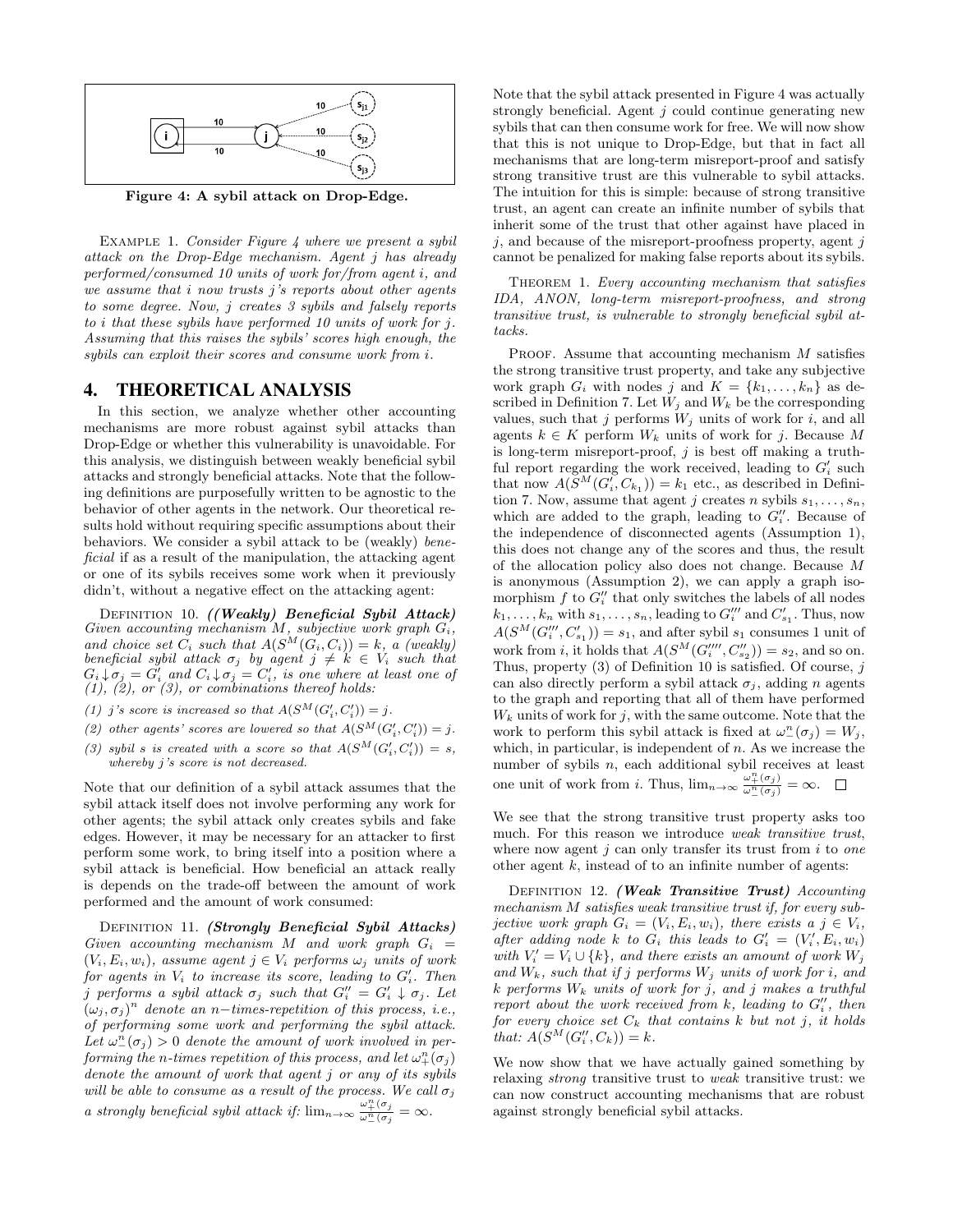DEFINITION 13 (DROP-EDGE-VARIANT-1). Given subjective work graph  $G_i = (V_i, E_i, w_i)$  and choice set  $C_i$ , construct the modified graph  $G_i^D$  with weights  $w_i^D$  as defined for Drop-Edge. Additionally, we temporarily create trust scores  $t_i(j,k)$  for each edge  $(j,k)$ , which are initialized to zero, and then updated in the following way:

- 1. For each unit of work received from agent  $i: t_i(j, i)$ ++;
- 2. For each unit of work performed for agent  $i$  by  $i$ :
	- (a) Compute the max-flow from j to i based on  $G_i^D$ .
	- (b) For each of i's incoming edges  $(k, i)$  that are part of this max-flow with  $flow(k, i) > 0$ :  $t_i(k, i)$ -;
- 3. To compute agent j's score, temporarily construct a new graph  $G_i^{D1}$  based on  $G_i^{D}$  with:

\n- (a) for all edges 
$$
(k, i)
$$
 with  $k \neq j : w_i^{D_1}(k, i) = t_i(k, i)$
\n- (b) for all other edges  $(x, y) : w_i^{D_1}(x, y) = w_i^D(x, y)$ .
\n

j's score is  $S_j^{D1}(G_i^{D1}, C_i) = MF_{G_i^{D1}}(j, i) - MF_{G_i^{D1}}(i, j).$ 

Theorem 2. The Drop-Edge-Variant-1 accounting mechanism together with allocation policy WTA satisfies IDA, ANON, long-term misreport-proofness, and weak transitive trust, and is robust against strongly-beneficial sybil attacks.

Proof. First, the mechanism satisfies IDA because the max-flow between two nodes is not affected when disconnected agents are removed from the graph. Second, the mechanism satisfies ANON because max-flow is anonymous. Third, the mechanism inherits long-term misreportproofness from Drop-Edge. When i computes the score for  $i$ , then the additional trust-score operations and the construction of  $G_i^{D1}$  only affect the underlying work weights on edges  $(k, i)$  with  $k \neq i$ . Thus, no report by j is ever used to change the underlying work weights when it matters for  $j$ , which is needed for long-term misreport-proofness.

Fourth, the mechanism satisfies the weak transitive trust property, because Drop-Edge satisfies strong transitive trust (see Proposition 2) and in Drop-Edge-Variant-1, the trust scores are initialized to be 0. In particular, a completely new node j that has never reported anything is unaffected by the additional trust score computations. Thus,  $j$  can perform enough units of work for  $i$  to gain  $i$ 's trust and then make a positive report about some new node  $k$  to  $i$ , such that  $k$ will at least receive one unit of work from  $i$ .

Fifth, the mechanism is robust against strongly beneficial sybil attacks because of its use of the trust scores. The trust scores  $t_i(i, i)$  are used to make sure that i does not perform too many units of work for other agents k because of positive reports from j about  $k^3$ . Every time one unit of work is performed (or received), the trust score  $t_i(i, i)$  is increased or decreased appropriately. Thus, no matter how much work  $W_i$  agent j initially performed for i, if j tries to exploit i via a sybil attack, then at some point  $i$ 's trust in  $j$  will be "used" up," and from then on, agent  $i$  will not perform any more work for other agents  $k$  based on reports by  $j$ , which rules out strongly beneficial sybil attacks.  $\Box$ 

Unfortunately, the relaxation from strong to weak transitive trust does not rule out all kinds of sybil attacks:

THEOREM 3. Every accounting mechanism that satisfies IDA, ANON, long-term misreport-proofness, and weak transitive trust, is vulnerable to weakly beneficial sybil attacks.

PROOF. The proof proceeds similarly as the proof of Theorem 1. We consider any accounting mechanism M that satisfies weak transitive trust, and take any subjective work graph  $G_i$  with nodes j and k as described in Definition 12. Let  $W_i$  and  $W_k$  be the corresponding values, such that j performs  $W_i$  units of work for i, and k perform  $W_k$  units of work for  $j$ . Because  $M$  is long-term misreport-proof,  $j$  is best off making a truthful report regarding the work received, leading to  $G_i'$  such that now  $\overline{A(S^M(G_i', C_k))} = k$ , as described in Definition 12. Now, assume that agent  $j$  creates a sybil agent s which is added to the graph, leading to  $G_i''$ . Because of the independence of disconnected agents (Assumption 1), this does not change any of the scores and thus, the result of the allocation policy also does not change. Because M is anonymous (Assumption 2), we can apply a graph isomorphism  $f$  to  $G''_i$  that only switches the labels of node  $k$  with  $s$ leading to  $G_i'''$  and  $C_s'$ . Thus, now  $A(S^M(G_i''', C_s')) = s$ , i.e., sybil  $s$  can consumes 1 unit of work from  $i$ , and because of long-term misreport-proofness, this does not have a negative effect on  $j$ . Thus, property  $(3)$  of Definition 10 is satisfied. Of course, j can also directly perform a sybil attack  $\sigma_i$ , adding sybil agent s to the graph and reporting that s has performed  $W_k$  units of work for j, with the same outcome. Thus, this constitutes a weakly beneficial sybil attack.  $\Box$ 

## 5. TIGHTNESS

What Theorem 3 tells us is that given the two assumptions IDA and ANON, it is impossible to simultaneously satisfy the three properties (1) long-term misreport-proofness, (2) weak transitive trust, and (3) robustness against weakly beneficial sybil attacks. In this section, we show that Theorem 3 is tight, in the sense that dropping any one of these three properties leads to a positive result.

PROPOSITION 4. There exists an accounting mechanism that satisfies IDA, ANON, long-term misreport-proofness, and weak transitive trust.

PROOF. Consider the basic Drop-Edge mechanism presented in Section 3 together with WTA. By Proposition 1, it satisfies IDA and ANON. By Proposition 2, it also satisfies the strong transitive trust property which implies that it satisfies weak transitive trust. Finally, by Proposition 3, it is also long-term misreport-proof. Note, however, that it is vulnerable to strongly beneficial sybil attacks (Example 1), which is unavoidable by Theorem 1.  $\Box$ 

PROPOSITION 5. There exists a mechanism that satisfies IDA, ANON, and weak transitive trust, and is robust against weakly beneficial sybil attacks.

PROOF. We create a new mechanism, which we call *Drop*-Edge-Variant-2, which works like the basic Drop-Edge mechanism as presented in Section 3, except:

- After any agent  $k$  consumes one unit of work from  $i$ , we compute the max-flow from  $k$  to  $i$ , and for each edge  $e = (j, i)$  that is part of this max-flow we set:  $w_i^{D2}(j,i) = w_i^{D2}(j,i) - 1.$
- j's score is  $S_j^{D2}(G_i^{D2}, C_i) = M F_{G_i^{D2}}(j, i) M F_{G_i^{D2}}(i, j)$ .

<sup>3</sup>We know that our algorithm decreases the trust scores of multiple edges in one round, while it could also compute the relative weight of the edges in the max-flow and decrease the trust scores accordingly (more slowly). However, this aspect is not important for the theoretical result. For practical considerations and a more sophisticated algorithm see [7].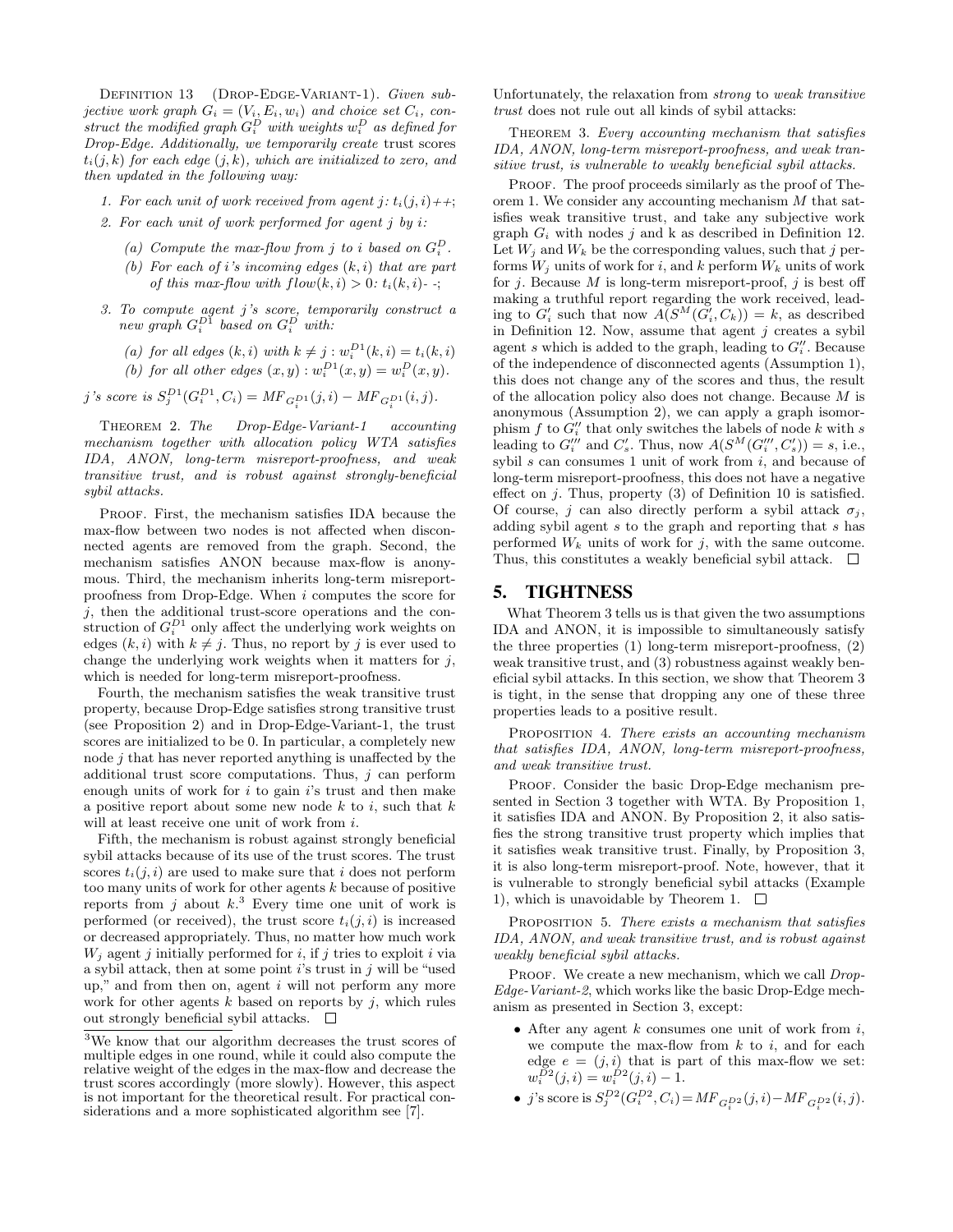Thus, Drop-Edge-Variant-2 is even more resolute than Drop-Edge-Variant-1 in how it handles indirect effects: it reduces the weight  $w_i^{D2}(j, i)$  on edge  $(j, i)$ , even if j has not consumed any new work from  $i$ , but just because  $j$  was indirectly responsible for another agent k receiving work from i, due to a positive report by j about  $k$ .

First, Drop-Edge-Variant-2 together with WTA satisfies IDA (because removing disconnected agents has no influence on the max-flow between two nodes), and ANON (because max-flow is anonymous).

Second, to show weak transitive trust, consider any graph  $G_i = (V_i, E_i, w_i)$  and any  $j \in V_i$ , and let  $W_j = S_{\text{max}} + 1$ , where  $S_{\text{max}}$  is the maximum score any  $l \in V_i$  could get for any choice set  $C_i$ . Now, let j perform  $W_j$  units of work for i, holding everything else constant (i.e., no other agent including  $j$  is consuming anything). This increases  $j$ 's score by  $S_{\text{max}} + 1$ . Now, consider a new agent k which performs  $W_k = W_j$  units of work for j. If j reports this truthfully to agent  $i$ , then  $k$ 's score from  $i$ 's perspective is now at least  $S_{\text{max}} + 1$ . Thus, given allocation policy WTA, agent k can now consume at least one unit of work from  $i$ , which shows that the weak transitive trust property is satisfied.

Finally, consider agent  $j$  trying to perform a sybil attack. By creating new sybil nodes with edges between those sybils and  $j$ , none of the max-flows between existing agents and agent i are affected, and thus conditions  $(1)$  and  $(2)$  of Definition 10 do not apply. But most importantly, if agent  $j$  now makes a positive report to agent  $i$  about work received from one of its sybils s, and if as a consequence  $A(S^{D2}(G'_i, C'_i)) = s$ , then sybil node s may receive one unit of work from  $i$ , but in turn, agent  $j$ 's score is also lowered by one unit, according to the definition of Drop-Edge-Variant-2. Thus, condition (3) of Definition 10 is also not satisfied, which shows that the mechanism is robust against weakly beneficial sybil attacks. However, note that this comes at the cost of not being long-term misreport-proof.  $\square$ 

#### PROPOSITION 6. There exists an accounting mechanism that satisfies IDA, ANON, long-term misreport-proofness, and is robust against weakly beneficial sybil attacks.

PROOF. Consider an accounting mechanism that always returns the same score (e.g., 0) for all agents. Obviously, this mechanism satisfies IDA and ANON, is long-term misreportproof as well as robust against weakly beneficial sybil attacks, because the agents' reports have no influence on the scores. However, note that the mechanism does not even satisfy the weak transitive trust property.  $\Box$ 

## 6. DISCUSSION AND RELATED WORK

In this section, we contrast our results with other approaches and survey some related work. First, if binding contracts or atomic transactions were available, then real currencies, micro payment systems, or electronic currencies like BitCoin [16] could be used. These would be sybil-proof because I would need to transfer some currency to my sybils to enable them to consume work, which is not advantageous. Locally-valid currencies like iOwe [11] could be implemented in our domain. However, while iOwe is sybil-proof, it does not provide transitive trust.

An emerging literature on *credit networks* (e.g., [15, 22, 13, 6]) considers similar challenges as we do. However, these papers assume pre-existing trust networks, and they also do not have a real notion of transitive trust. In our model, after agent  $A$  has performed work for  $B$ , agent  $B$  is willing to report this to the system given a misreport-proof mechanism. However, agent  $B$  is not personally vouching for  $A$ , or taking a risk on behalf of A. In contrast, in credit networks, a trust link between  $A$  and  $B$  means that agent  $B$  is willing to pay agent  $C$  (in IOUs) for work that  $A$  consumes from  $C$ , trusting that  $A$  will repay  $B$  in the future. This explains why credit networks are sybil-proof. If I created a sybil and vouched for it, then I would have to pay for the work that my sybil consumes, which is not beneficial. This shows that credit networks are an interesting way to leverage an underlying social network. Similarly, SybilGuard [23] also leverages an underlying social network, but not as a basis for a credit network, but instead to automatically bound the number of effective sybil identities that can be created.

The work on transitive trust and reputation mechanisms [10, 1] is an important precursor to our work. Cheng et al. [2, 3] have studied the sybil-proofness of reputation mechanisms. While this work influenced our thinking about sybilproofness, unfortunately, their results do not translate to our domain. In distributed work systems, every positive report by  $A$  about his interaction with  $B$ , i.e.,  $B$  performed work for  $A$ , is simultaneously a *negative* report about  $A$ , i.e.,  $A$  received work from B. This fundamental tension is not present in reputation mechanisms. Resnick and Sami [18] also study the sybil-proofness problem. However, in their model, when two agents interact, the principal agent observes whether the outcome (due to the other agent's action) is positive or negative. Thus, a defector can immediately be identified, in contrast to our setting.

One of the largest steps forward regarding robust incentives in real-world multi-agent systems was the BitTorrent protocol [4]. However, BitTorrent only promotes bilateral transactions and does not satisfy transitive trust. Feldman et al. [8, 9] identify numerous challenges involved in providing robust incentives in fully decentralized P2P networks. Piatek et al. [17] find empirically that most users of P2P file-sharing networks are connected via a one hop link and motivate the use of well-connected intermediaries to broker information, enabling transitivity. Along similar lines, Meulpolder et al. [14] present a fully decentralized mechanism, but without a formal analysis of its properties.

Note that none of the prior literature on sybil attacks, including a survey by Levine et al. [12] on "Solutions to the Sybil Attack," had previously made the connection between sybil-proofness and transitive trust. Thus, our work provides new insights regarding the difficulties involved in achieving sybil-proofness that were previously not known.

# 7. CONCLUSION

In this paper, we have studied the design of sybil-proof accounting mechanisms with transitive trust. Our domain is a distributed work system in which all transactions are private and bilateral, transactions cannot be bound to payments or reports, and there are no pre-existing trust links. The mechanisms we study can be used in the context of many multiagent-system applications. For example, our approach is applicable to P2P file-sharing networks, ride-sharing systems, and ad-hoc wireless routing networks.

Our main results illustrate an interesting trade-off between different notions of transitive trust on the one side and different levels of robustness against sybil attacks on